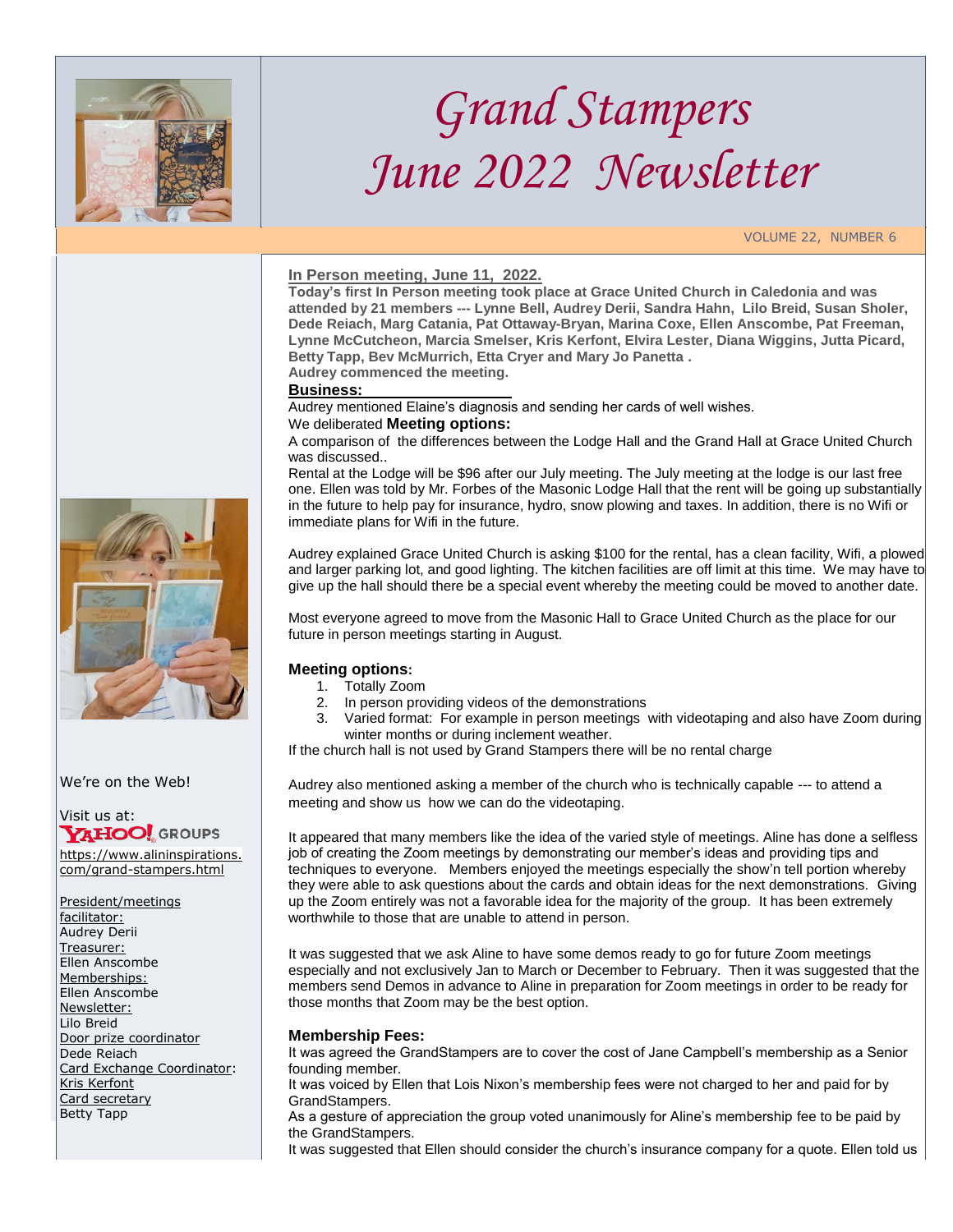we needed our own insurance so the members are not held liable should someone be injured during our meetings. Ellen to check with the current insurance company and to inquire about Grace United Church's insurance company to see if we can obtain a quote from them as well. It was suggested the insurance company used by the Church may offer a reduced price.

GrandStampers has an email address now *grandstampers@gmail.com*. Ellen stated the email address can be used in online etransfers when paying membership fees. Ellen distributed membership forms to fill out with information for the membership list.

A decision will be reached as to the annual cost of the membership fees in the future once it is determined how much the insurance will cost.

In addition, it was stated that the membership fees should be the same for all members whether they attend in person, on Zoom or not at all.

It was also shared that should the membership fee be higher then \$40 maximum \$50 some members have expressed an unwillingness to return.

# **Fun Portion of the meeting!**

Audrey challenged us for a June card contest using one of June's symbols on a card. Quite a few cards were entered.

Betty Tapp and Dede tied for first place . Second place was won by Karen Johnston and third place went to Bev. CONGRATS to all. All the entries were lovely.

## **Future Meetings:**

Etta Cryer kindly offered to do a Demo in July and Sandra Hahn might do one as well.

# There will be a **CELEBRATION OF LIFE FOR LOIS NIXON**

**on Sunday July 24, 2022 at the Hagersville Legion, 5 Alma Street North, Hagersville between 2:00 p.m. and 4:00 p.m. A short memorial service will be held at 4:00 p.m. All are welcome to stop by and share their memories of Lois.** 



Above and below are the entries for the June Card Contest.





*Some Show'n Tell*